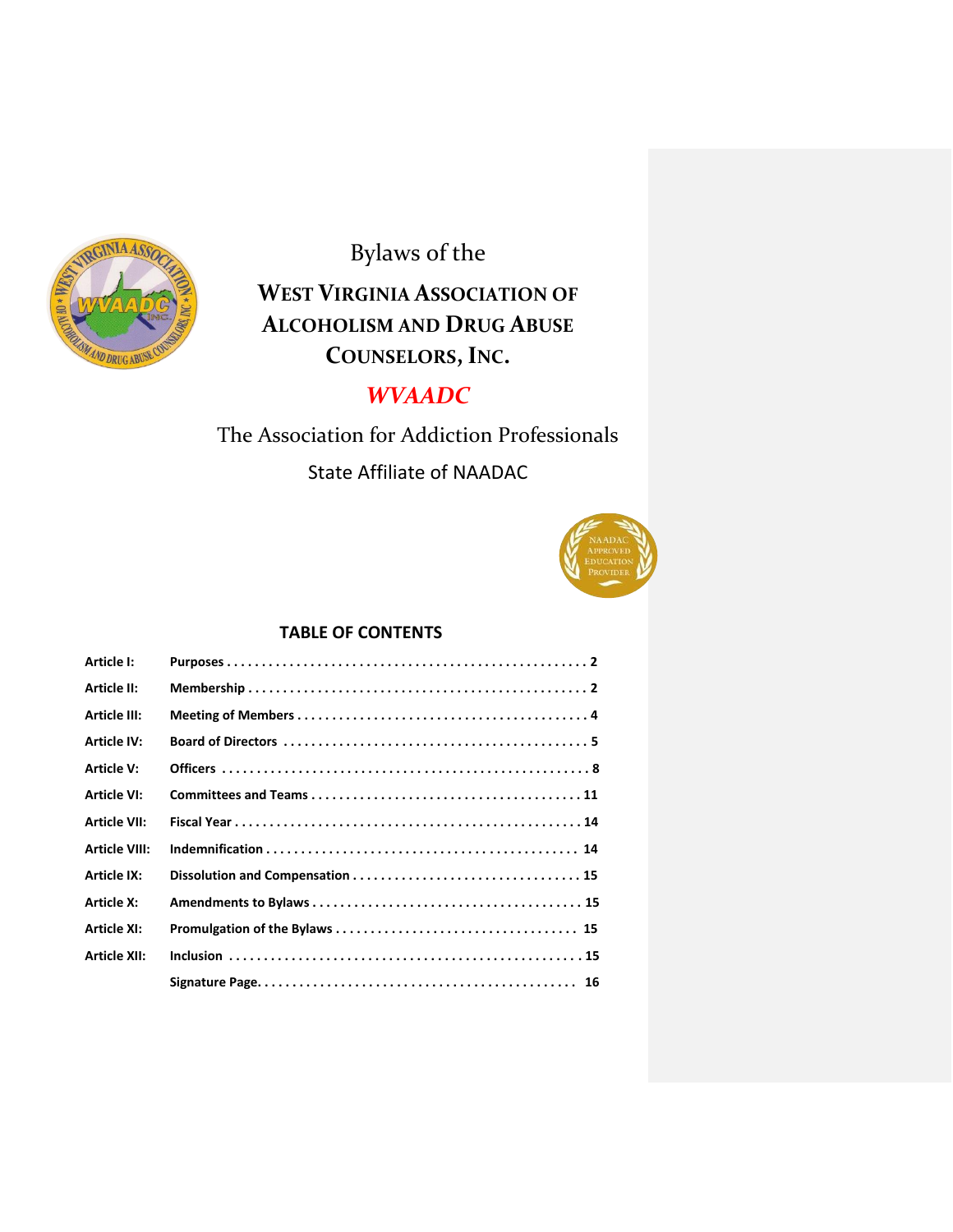#### **ARTICLE I: PURPOSES**

The purposes of the *WVAADC*, a state affiliate of NAADAC, is to:

- A. Promote and encourage the organization of addiction professionals;
- B. Examine, endorse, and encourage competent and comprehensive programs for the education of addiction professionals;
- C. Conduct state conventions and regional seminars and education programs to increase the competence and knowledge of individual members and the general public;
- D. Represent the appropriate role of addiction professionals at the local, state, and national levels;
- E. Engage in such other related activities as may be desirable or required to fulfill the purposes and objectives of the Association.

#### **ARTICLE II: MEMBERSHIP**

#### **A. Membership in the Association**

Membership in the Association shall be open to individual addiction professionals, educators, allied health professional, recovery support specialist, local, state, or regionals associations of addiction professional, organizations, corporations, firms, agencies, and others with an interest in advancing the purposes and objectives of WVAADC. Qualifying persons shall be admitted to membership in one of seven categories: Professional, Student, Associate, Retired, Honorary, or Military.

- 1. Professional Membership shall be open to persons who are engaged as addiction professionals or education, or allied health professionals who are interested persons in addictions.
- 2. Associate Membership shall be open to individuals who are

a. Working towards licensure or certification in the addictions profession and who have less than five (5) years of experience in the addictions profession, and shall be limited to sixty (60) months.

b. Non-clinical professionals who wish to join the Association (e.g.: peer recovery support specialist, probation officers, marketing representatives, public health workers, or others) with no time limit to membership in the category.

- 3. Student Membership shall be open to individuals who are enrolled in minimum of nine credit hours in Addiction Studies or related field at an accredited college or university, or in a full or part-time addictions related internship through an accredited college, university, or state government approved educational institution or program.
- 4. Organizational Membership shall be open to any agency or organization engaged in training, treatment, or general support of the addiction profession or which is concerned with and supports the purposes and objectives of the Association.
- 5. Retired Membership shall be open to addiction professionals who have retired from the profession. Retired members shall have all the rights and privileges of Individual Members.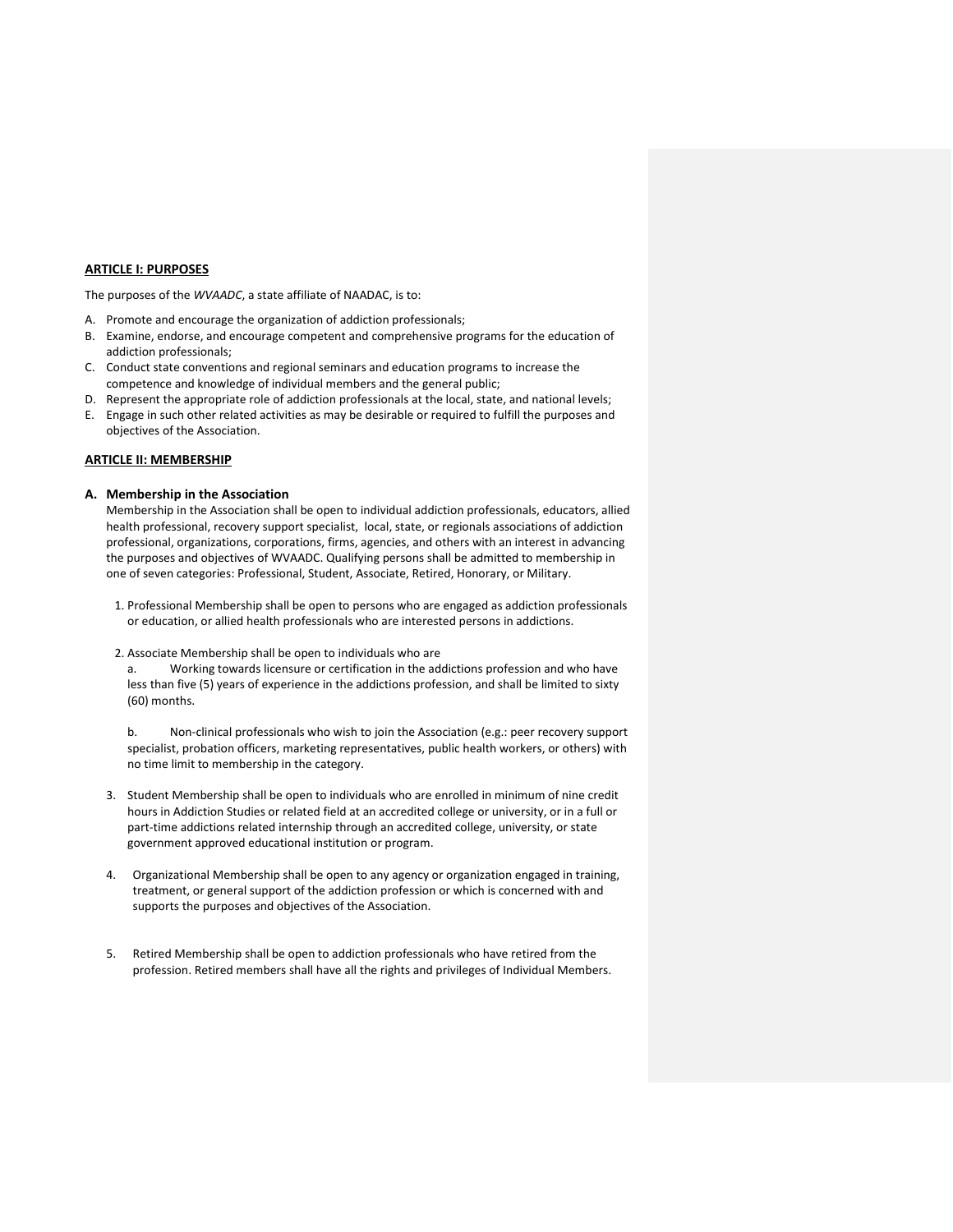- *6. Honorary Membership may be granted to any individual or organization by the WVAADC Board of Directors in recognition of outstanding service or special contributions to the addiction profession and/or the Association. Honorary Members are exempt from NAADAC/WVAADC dues.*
- 7. Military Membership shall be open to the members of the Association serving in active duty in the United States military, and is open to both new and renewing members.

## **B. Voting Privileges**

- 1. Each Professional, Student, Associate, Retired and Military Member in good standing shall be entitled to one vote in all national and state elections of the Association for the offices of President, President-Elect, Treasurer, and Secretary.
- 2. Each Professional, Student, Associate, Retired and Military Member in good standing shall be entitled to one vote on all matters which may come before the membership.
- 3. Each Organizational Member shall be entitled to one vote for the election of the Organizational Member Delegate to the Board of Directors representing the Organizational Members.
- 4. Except as otherwise provided by applicable law, no other members of the Association shall have the right to vote.
- 5. Honorary members are non-voting members.

#### **C. Representation of Membership**

Professional, Student, Associate, Retired, Organization, Honorary, Military Members in good standing shall have the right to represent themselves as members of the Association and to wear such insignia as shall have been designated by the Association for the use and identification of members.

## **D. Application for Membership**

*All individuals and entities desiring to become members of the Association shall complete and submit the application form prescribed by NAADAC.*

- 1. The application shall be accompanied by the prescribed dues as specified in the application.
- 2. Any willful misstatements in the application shall be grounds for automatic rejection of the application of subsequent expulsion if the applicant has been approved for membership.
- 3. Membership to *WVAADC* includes membership to NAADAC.

## **E. Fees and Dues**

Annual dues payable by members of the Association shall be determined by resolution of the Board of Directors of WVAADC at its annual meeting and shall become effective following a minimum of 60 days' notice of the membership or at the next regular renewal date after notice is sent. All resolutions for any change in dues or fees must be sent to NAADAC's Board of Directors no less than sixty (60) days prior to the national annual meeting.

Method of payment: Annual dues shall be paid directly to NAADAC based on the member's effective date of membership. Dues may be paid: online through the NAADAC website at NAADAC.org, check, money order, or credit card.

1. Dues payable by Student and Retired Members shall not exceed fifty percent (50%) of the standard dues payable by Professional Members.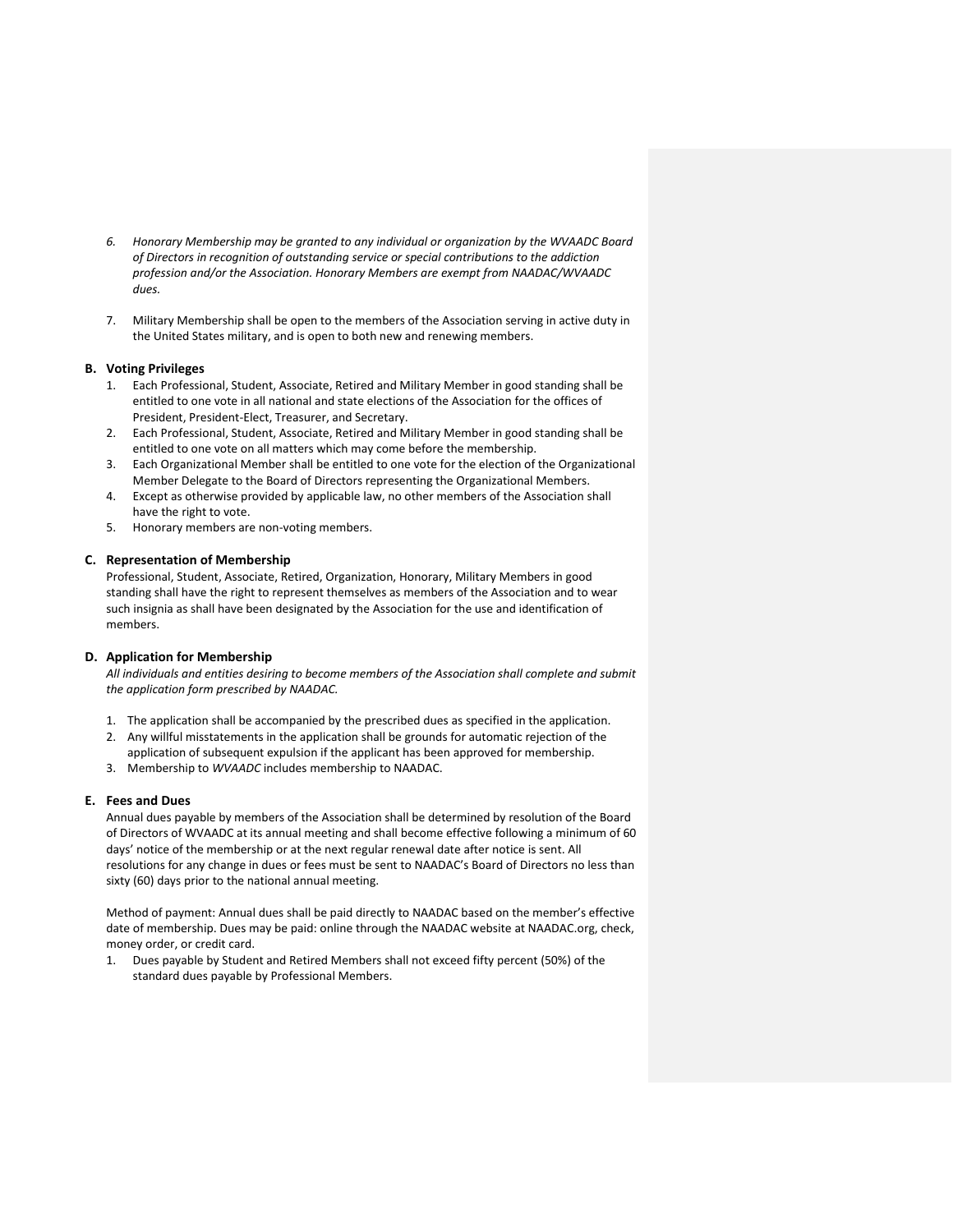- 2. Dues payable by Associate Members (with the exception of non-clinical professionals) shall not exceed seventy-five percent (75%) of the standard dues payable by Professional Members, and shall not exceed sixty months of consecutive duration.
- 3. Dues which remain unpaid after thirty (30) days following reasonable notice to the member shall be considered delinquent and shall constitute grounds for termination of membership without further proceedings.

#### **F. Reinstatement**

Any member whose membership has been terminated as a result of the failure to pay annual dues may reapply for membership pursuant to the provisions of Article II (D) of these Bylaws.

#### **G. Removal or Termination of Membership**

Membership in any category may be terminated for cause upon the recommendation of the Ethics Committee in response to a valid complaint duly filed and adjudicated according to established procedures.

Appeal of a decision to terminate a membership by the Ethics Committee may be made to the Board of Directors of the Association by mailing notice of intent to appeal to the Association's President according to established procedures at least thirty (30) days in advance of the meeting.

#### **H. Resignation**

Any member of the Association may resign by filing a written letter of resignation with the President. Such resignation shall not relieve the resigning member from the obligation to pay any dues theretofore accrued and unpaid.

#### **I. Refunds**

No dues shall be refunded to any member whose membership terminates for any reason.

## **ARTICLE III: MEETING OF MEMBERS**

#### **A. Annual Meeting**

An Annual Meeting of the Membership of the Association shall be held, within the State of West Virginia, for the purpose of transacting any and all business that may properly be brought before the meeting. The Board of Directors of the Association shall designate the time, day, and location for each Annual Meeting.

## **B. Special Meetings**

Special meetings of the membership may be called by the President, the Board of Directors, or members constituting not less than 10 percent (10%) of all members entitled to vote at such meeting, who shall in a writing addressed to the Secretary of the Association, direct that such a meeting be called.

#### **C. Location of Annual Meeting**

Annual or Special Meetings of Members may be held at such places, within the State of West Virginia, as may be designated by the Board of Directors of the Association in the notice of meeting. The Board of Directors of the Association shall designate the times, days, and locations for the annual or special meetings.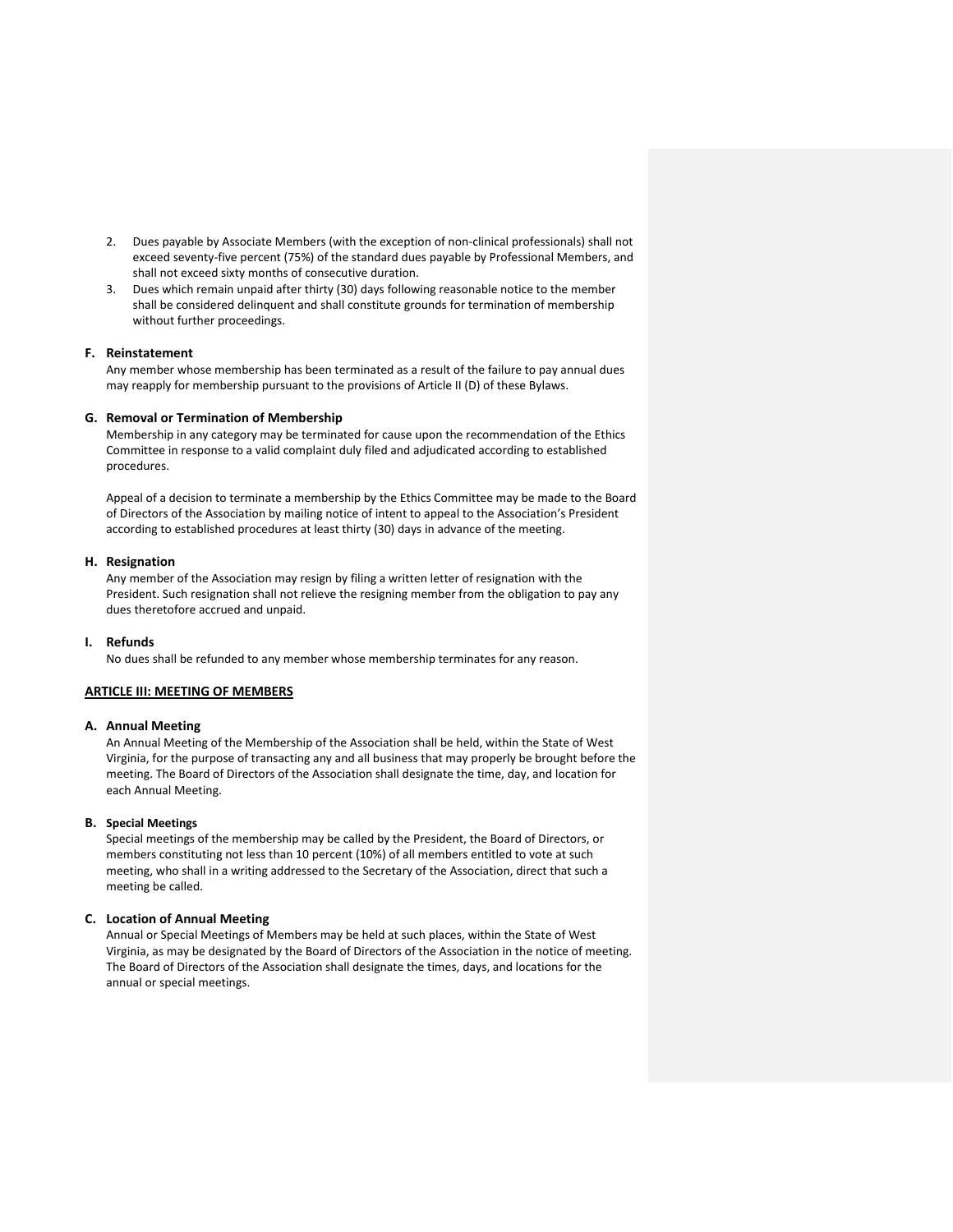#### **D. Notice of Meetings**

Written notice (in the form of email or paper notice), stating the time, day, and location of each Annual or Special Meeting and, unless it is an Annual Meeting, indicating the purpose(s) for which the meeting is being called, shall be delivered, either personally or by the United States mail, facsimile, e-mail, or other means of electronic communications, as directed by the Board of Directors, to all members of the Association not less than ten (10) days nor more than sixty (60) days prior to the date of the meeting.

- **1.** Only business within the purpose or purposes described in the notice of Special Meeting may be conducted at such Special Meeting of the Members.
- **2.** Attendance by a Member at the meeting shall constitute a waiver of notice by him or her of the time, day, and location and purpose(s) thereof.

#### **E. Quorum**

Twenty percent (20%) of the members of the Association entitled to vote, represented in person or by proxy, shall constitute a quorum for the transaction of business of the Association at any Annual or Special Meeting of the Membership. The proxy needs to be sent to the Secretary prior to the annual or special meeting.

## **F. Voting**

All professional, student and retired members shall have voting privileges at Annual and Special Meetings of the Membership. Voting on any issue shall be by majority vote of those members present.

#### **G. Manner of Acting**

The affirmative vote of a majority of the Members present in person or represented by proxy entitled to cast votes at a meeting at which a quorum is present shall be the act of the Membership of the Association, unless a greater proportion is required by these Bylaws or applicable law.

#### **H. Procedure and Order of Business**

Parliamentary rules, as stated in the most recent edition of Robert's Rules of Order, Newly Revised, shall govern the procedure of all meetings of the Association, including meetings of the Membership.

## **ARTICLE IV: BOARD OF DIRECTORS**

#### **A. General Authority**

There shall be a Board of Directors of the Association which shall direct the affairs of the Association. The Board of Directors shall

- 1. Approve goals and strategies to be accomplished;
- 2. Monitor the achievement of the goals and strategies;
- 3. Allocate the necessary resources to achieve the goals and strategies; and
- 4. Monitor that the resources are used efficiently and effectively

The Board of Directors shall be vested with the powers possessed by the Association itself, including the powers to

1. Determine the policies of the Association;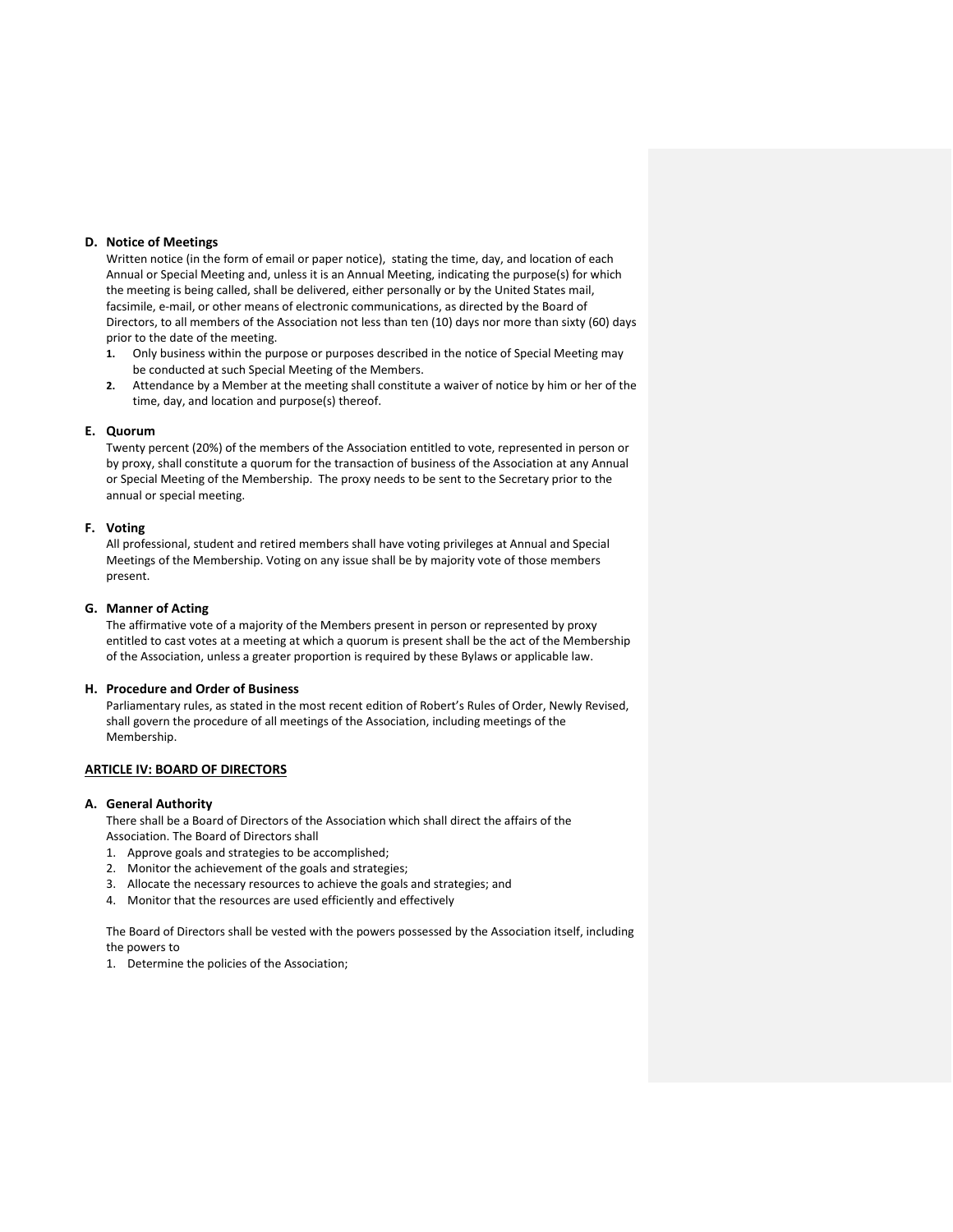2. Adopt such rules and regulations for the conduct of its business, responsibility, and authority as shall be deemed advisable, insofar as such delegation of authority is not inconsistent with or repugnant to the Articles of Incorporation or Bylaws of the Association (in their present form or as they may be amended) or to any applicable law.

## **B. Membership**

The Board of Directors shall be composed of the

- 1. Four Officers
- 2. Nine (9) Elected Members
- 3. Immediate Past-President (if in good standing, as a non-voting ex-officio member)
- 4. A member of the West Virginia Certification Board for Addictions Professionals may serve as a non-voting ex-officio member

#### Board members shall

- 1. Be elected by a majority of the voting members at the annual meeting of the Association
- 2. Serve for a term of three (3) years, provided they maintain an active membership status

The terms of the Directors shall be staggered so that they do not all expire on the same year. Three (3) of the nine elected members, as above described, shall be elected or re-elected, as the case may be, each year by the Membership. Elected Directors may serve in their positions so long as they are nominated and elected at the annual meeting, at the expiration of their respective current terms.

#### **C. Vacancies**

In the case of the resignation of a Board member of the Association other than the President or if for any other reason, including ineligibility or removal of a Board member is unable to complete his or her term, the Board of Directors shall be solicited for nominations and shall, by ballot, elect a successor to complete the unexpired term.

In the event of a vacancy in the Office of the President, The President-Elect shall automatically assume the duties of the President and shall serve in that capacity for the remainder of the unexpired term without prejudice to any succeeding term to which he or she might entitled.

The President, with the approval of the Board of Directors, shall fill any vacancy on the Board for the duration of the unexpired term of that member who vacated the board leaving the unexpired board position term. The appointed individual shall serve until the next annual meeting when, by the regular election process as defined by these Bylaws, a person shall be elected to fill the unexpired term.

#### **D. Resignation**

A Board member may resign at any time by giving written notice to the President of the Association. Such resignation is effective when the notice is delivered unless the notice specifies a later effective date.

#### **E. Removal**

Any Director may be removed from such office by a two-thirds (2/3) vote of the Directors, at any regular or special meeting of the Board of Directors at which a quorum is present, for any of the following: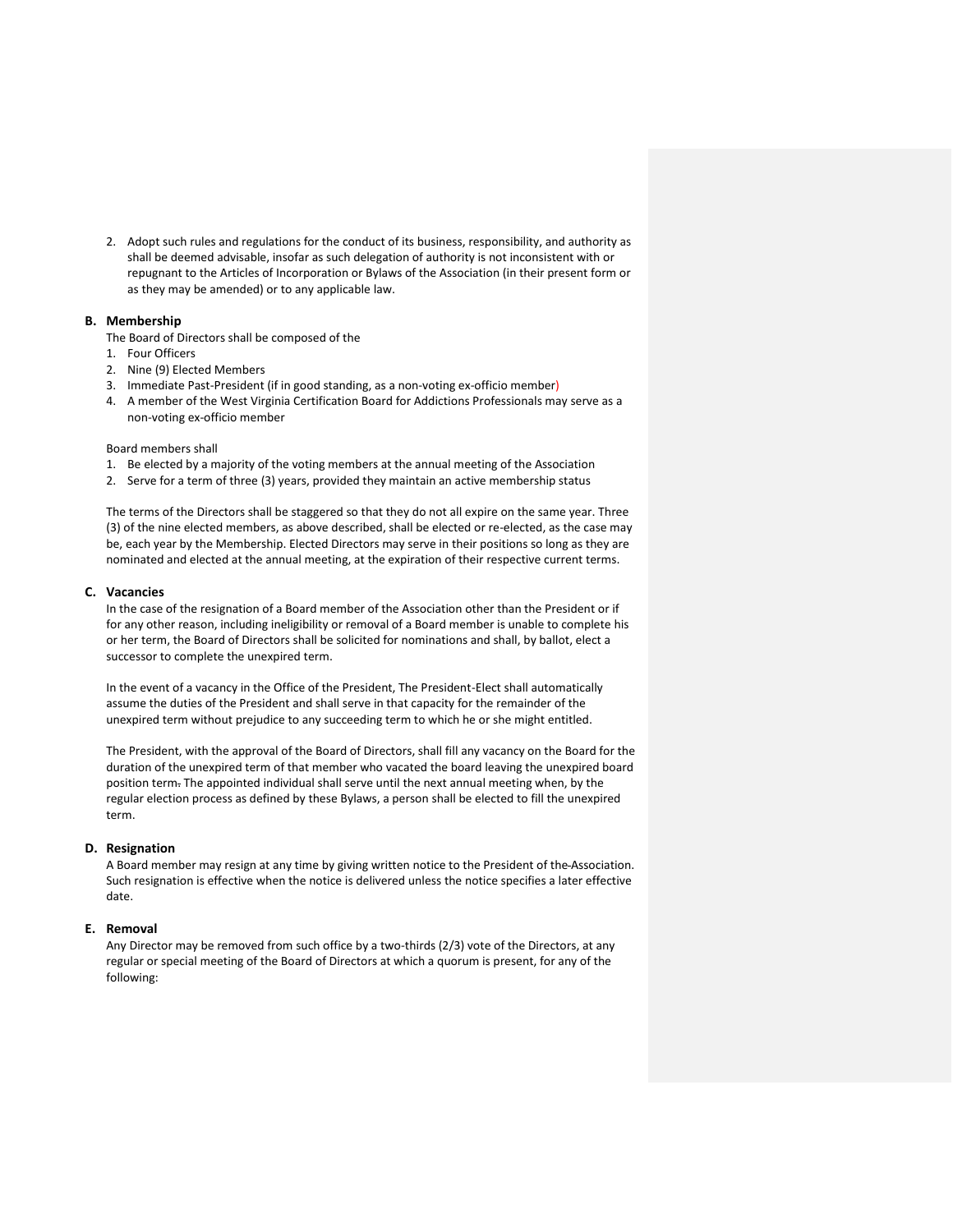- 1. Violation of these Bylaws; or
- 2. Engaging in any other conduct prejudicial to the best interest of the Association; or
- 3. More than two (2) consecutive absences at Board of Director's meetings; or
- 4. Failure to fulfill agreed obligations

Such removal may occur only if the Director involved is first provided any of the following:

- 1. Adequate notice of the charges against him or her in the form of a statement of such charges and of the time and place of the meeting of the Board of Directors scheduled for the purpose of hearing or considering such action, sent by certified or registered mail to the last known address of such Director; or
- 2. An opportunity to appear before the Board of Directors or forward a written statement thereto in presentation of any defense of such charges, no sooner than thirty (30) days after sending of such notice; or
- 3. A written explanation as to (is such is the case) why such a Director is being removed from such office.

In these regards, the Board criterion is always with the objective of advancing the best interests of the Association.

## **F. Regular Meetings**

Regular quarterly meetings of the Board of Directors of the Association shall be held each year at such time, day and place as shall be designated by the Board of Directors for the purpose of transacting such business as may come before the meetings.

- 1. The Board of Directors may, by resolution, provide the holding of additional meetings.
- 2. The Board of Directors may participate in a meeting by means of conference calls or other similar communications equipment by means of which all persons participating in the meeting can hear each other. Participation by such means shall constitute presence in person at such meeting.
- *3. The Board of Directors shall notify the membership of the regular meetings by posting the meeting on the Associations website 10 days prior to the meeting, along with the last approved board minutes.*

#### **G. Special Meetings**

Special meetings of the Board of Directors may be called at the direction of the President or by a majority of the voting Directors then in Office, to be held at such time, day and place as shall be designated in the notice of the meeting. Such special meetings may occur in a conference call format to ensure that debate and full discussion occur with a quorum of Board members.

## **H. Notice**

Notice of the time, day and place of any meeting of the Board of Directors shall be given at least ten (10) days prior to the date of the meeting sent by mail, e-mail, and/or telephone to each Director at his or her address as shown by the records of the Association.

The purpose or purposes for which a special meeting is called shall be stated in the notice. Any Director may waive notice of any meeting. The attendance of any Director at any meeting shall constitute a waiver of notice of such meeting, except where a Director attends a meeting for the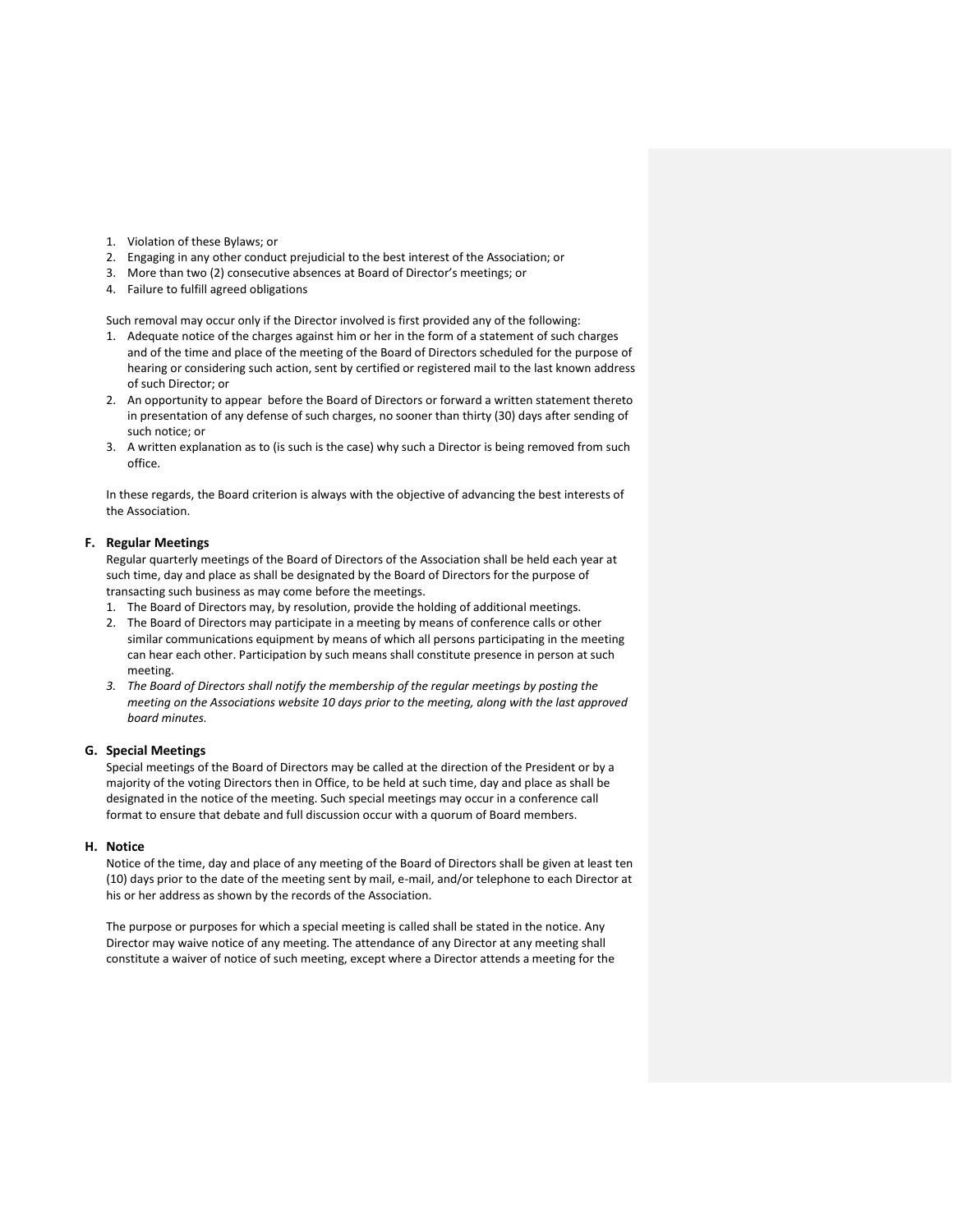express purpose of objecting to the transaction of any business because the meeting is not lawfully called or convened.

- 1. If given by mail, notice shall be deemed to be delivered when deposited in an official receptacle of the USPS in a sealed envelope, properly addressed, with prepaid postage affixed.
- 2. If given by facsimile, email, or other means of electronic communication, notice shall be deemed to be delivered when faxed, emailed, or otherwise sent by electronic means.
- 3. If given by telephone, notice shall be deemed to be delivered when a Director is reached in person or a message is left on a Director's answering machine or voicemail.

#### **I. Quorum**

Fifty-one percent (51%) of the voting Directors shall constitute a quorum for the transaction of business at any meeting of the Board of Directors, except if less than such number of Directors is present at such meeting, a majority of Directors present may adjourn the meeting from time to time without further notice.

#### **J. Manner of Acting**

The affirmative vote of a majority of the Directors present and voting at a meeting of the Board of Directors at the time of such vote, if a quorum is then present, shall be the act of the Board of Directors, unless a greater proportion is required by these Bylaws, or applicable law. The affirmative vote of a majority of the members present in person or represented by proxy entitled to case votes at a meeting at which a quorum is present shall be the act of the membership of the Association.

Proxy votes need to be in writing prior to the scheduled meetings and submitted to the Secretary.

## **K. Compensation**

Directors shall not receive any compensation for their services as members of the Board of Directors. The Board of Directors may authorize payment by the Association of the expenses of Directors for attendance at regular or special meeting of the Board.

#### **L. Liability of Directors**

A Director shall have no individual liability for any claims or damages that may result from acts in the discharge of any duty imposed or in the exercise of any power conferred upon such Director by the Association if such Director

- 1. Acted in accordance with his or her good faith judgment of the best interests of the Association; or
- 2. Unless such Director has knowledge or information concerning the matter in question that makes reliance unwarranted, if such Director relied upon information, opinions, reports, or statements prepared or presented by
	- a. One or more officers of the Association whom the Director believes, in good faith, to be reliable and competent in the matters presented; or
	- b. Legal counsel, public accountants, or other persons as to matters the Director believes, in good faith, are within the person's professional or expert competence; or
	- c. A team of the Board of Directors of which such Director is not a member if the Director believes, in good faith, that the committee merits confidence.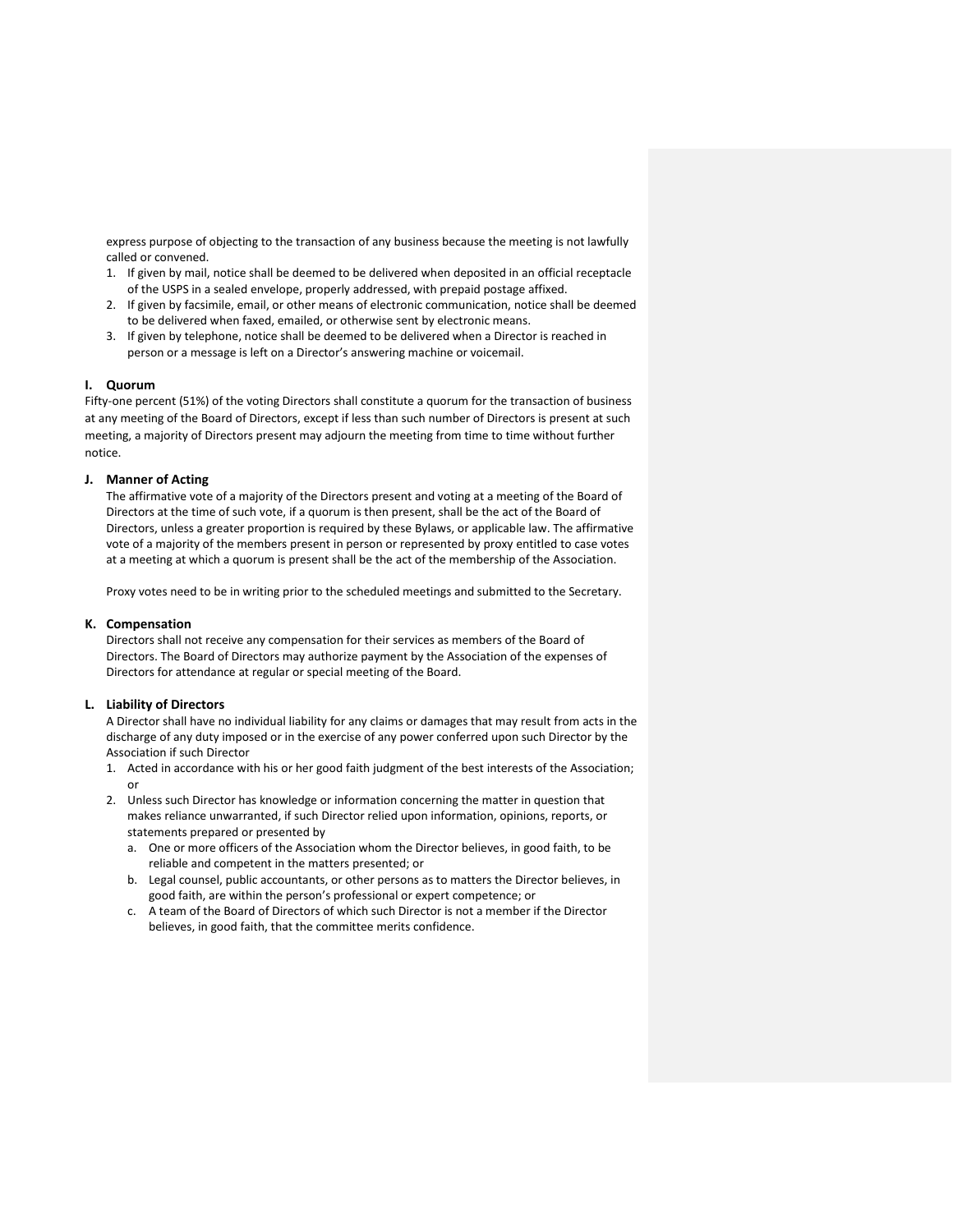## **ARTICLE V: OFFICERS**

#### **A. Officers**

The offices of the Association will consist of a President, a President-Elect, a Secretary, and a Treasurer. One person may not simultaneously hold more than one office.

Each Officer shall have

- 1. A minimum of two (2) years' experience as an active member of the Board of Directors and
- 2. Be in good standing with his or her professional membership

#### **B. Qualifications and Election of Officers**

- 1. The President-Elect shall assume office following the termination of his or her predecessor's term in office at the conclusion of his or her term as President-Elect.
- 2. The President, President-Elect, Secretary, and Treasurer are elected by the membership elections according to the established procedures for elections.
- 3. The Board of Directors may, in its discretion, adopt other and further qualifications for officers in its Policies and Procedures manual, without approval of the membership.

#### **C. Term of Office**

The officers of the Association shall be installed at the annual meeting following their election and shall hold office for two (2) years until the second  $(2<sup>nd</sup>)$  succeeding annual meeting or until their respective successors shall be duly elected and become qualified.

Said officers shall be eligible for reelection to the same office, except the offices of President and President-Elect. Notwithstanding the foregoing, no person shall be eligible to serve more than two (2) full terms in the same office. The exception to this is a one half (1/2) term or less when filling a vacancy. This partial term will not count towards the two (2) term limit.

#### D. **Removal**

Any board member may be removed by the Board of Directors at any regular or special meeting of the Board at which a quorum is present, for

- 1. Violating any of the Bylaws
- 2. Engaging in conduct prejudicial to the best interests of the Association

Removal of a board member shall occur only when the board member involved is first provided with:

- 1. A written explanation of the allegations made against the Officer who is being considered for removal from office
- 2. Written notice of the date, time, and location of the meeting of the Board of Directors called for the purpose of hearing and/or acting on the allegations
- 3. An opportunity to appear before the Board of Directors or forward a written response in presentation of a defense to the allegations, no sooner than ten (10) days nor later than thirty (3) days after receipt of notice of the hearing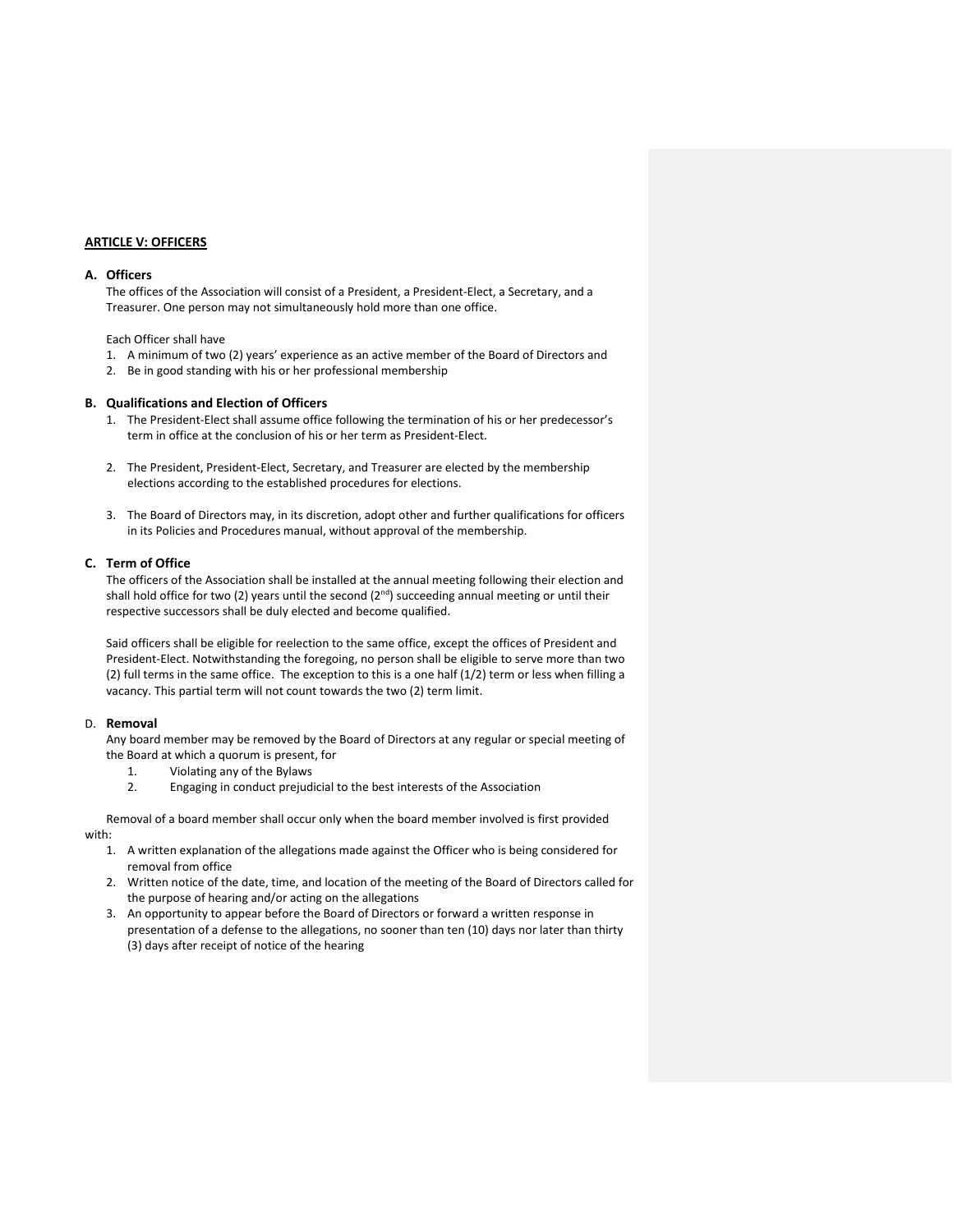4. The notice shall be sent by certified or registered mail to the last known address of the board member listed in the records of the Association no less than thirty (30) days prior to the date of the hearing.

## **E. Vacancies**

In the case of resignation of an officer other than the President, or if for any other reason, including ineligibility or removal, a said board member other is unable to complete his or her term, the Board of Directors shall elect a successor to complete the unexpired term.

In the event of a vacancy in the office of the President, the President-Elect shall automatically assume the duties of the President and shall serve in that capacity for the remainder of the unexpired term, without prejudice to any succeeding term to which he or she might be entitled. In the event of a vacancy in the office of the President-Elect, even though a successor has been appointed by the Board of Directors as described above, a successor to the President-Elect shall nevertheless be duly elected by the membership at the next annual meeting.

## **F. President**

The President shall have the following specific qualifications as well as powers and duties:

- 1. Being the chief executive officer of the Association,
- 2. Preparation of the agenda for the annual meeting and other regular meetings, and
- 3. Having general knowledge and responsibility for supervision of the business of the Association.

Notwithstanding the foregoing, the President of the Association shall have the following specific powers and duties:

- 1. Be a NAADAC Professional Membership in good standing
- 2. Have a minimum of two years of active engagement in the addiction recovery profession immediately prior to the nomination.
- 3. He or she shall be a member of and Chair of the Board of Directors, shall prepare the agenda for the meetings of the Board, and shall preside at all meetings of the Board and the Association.
- 4. He or she shall annually appoint such standing or special teams, committees, subcommittees and divisions as may be required by the Bylaws or as he or she may find necessary, and shall be an ex-officio member without vote, as the appointment shall state, of all committees of the Association.
- 5. In the event of a tie vote on any matter pending before the Board of Directors, the President may cast the deciding vote.
- 6. Preparation of the  $\frac{1}{2}$  agenda[sm1] for the annual meeting and other regular meetings.
- 7. The President shall also perform such other duties as the Board of Directors may, from time to time, designate.
- 8. He or she shall submit in writing a State of the Association report for the preceding year at the annual meeting; said report to be developed in concert with the Board of Directors.
- 9. He or she shall appoint a liaison to the West Virginia Certification Board for Addiction and Prevention Professionals. The Past President shall act in this position.
- 10. He or she may sign checks, paying Association expenses. He or she shall give notice to the Treasurer and the President-Elect of the amount, date, and number of the check, as well as the reason for writing it.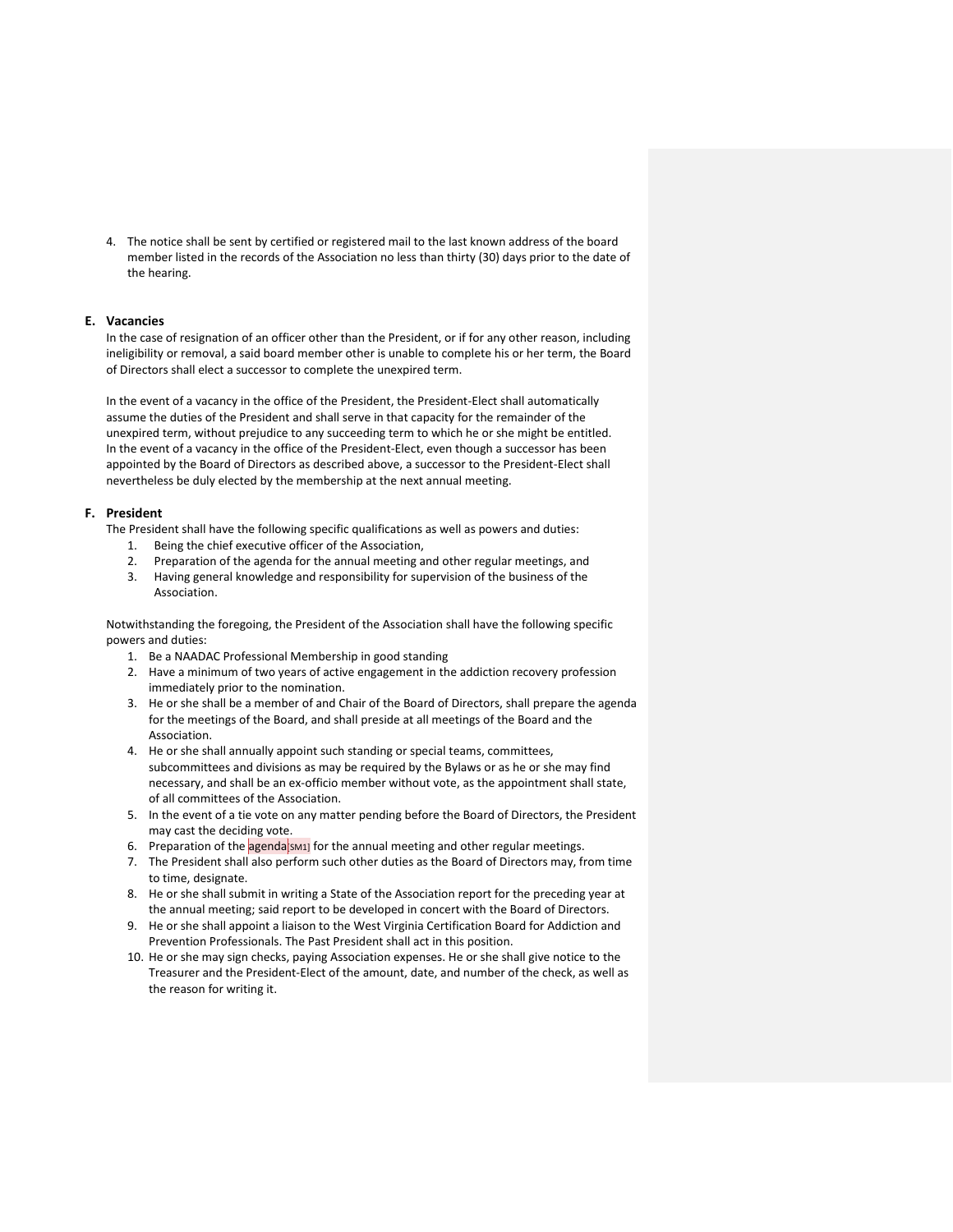## **G. President-Elect**

The President-Elect shall

- 1. Perform all duties incumbent upon the President during the absence or disability of the President
- 2. Be a current NAADAC Professional Membership in good standing.
- 3. Have a minimum of two years of experience on the WVAADC board.
- 4. Serve as liaison to the West Virginia Certification Board for Addiction and Prevention Professionals.
- 5. Prepare for his or her succeeding term as President.
- 6. Have the ability to perform and fulfill all duties and functions of the President-Elect as described in the WVAADC Bylaws and Policies and Procedures.
- 7. Perform such other duties as the Board of Directors and the President may, from time to time, designate.

## **H. Immediate Past President**

- The Immediate Past President shall
- 1. Serve as an ex-officio member of the Board of Directors and *the Executive Committee.*
- 2. May be asked to Serve as liaison to the West Virginia Certification Board for Addiction and Prevention Professionals, and
- 3. Shall perform such other duties as the Board of Directors or President may, from time to time, designate.

## **I. Treasurer**

*The Treasurer shall have all powers and perform all duties commonly incident to and vested in the office of the treasurer of a corporation.* 

- 1. Be a current NAADAC Professional Membership in good standing, and
- 2. Have a minimum of two years of active engagement in the addiction recovery profession, and
- 3. Have the ability to perform and fulfill all duties and functions of the Treasurer as described in the WVAADC Bylaws and Policies and Procedures, and
- 4. He or she shall be responsible for developing and reviewing the fiscal policies of the Association and shall assist the Board of Directors in timely preparing annual budgets of expenditures, and
- 5. He or she shall ensure that an account is maintained of all monies received and expended for the use of the Association, and
- 6. He or she shall ensure that all monies of the Association are deposited in a bank or banks or trust company or trust companies, and that authorized disbursements are made there from, and
- 7. The Board of Directors may authorize the Treasurer to invest said monies, or some portion thereof, in mutual funds, stocks, bonds, treasury bills or other government securities, or money market funds; provided that said investment is prudent and does not represent an unreasonable risk to said monies of the Association, and
- 8. He or she shall render a report of the finances of the Association at all meetings of the Board of Directors at the annual meeting of the Association, and/or whenever requested by the President, showing all receipts and expenditures for the current year, and
- 9. He or she shall prepare an annual financial statement and present it at the annual meeting of the Association, and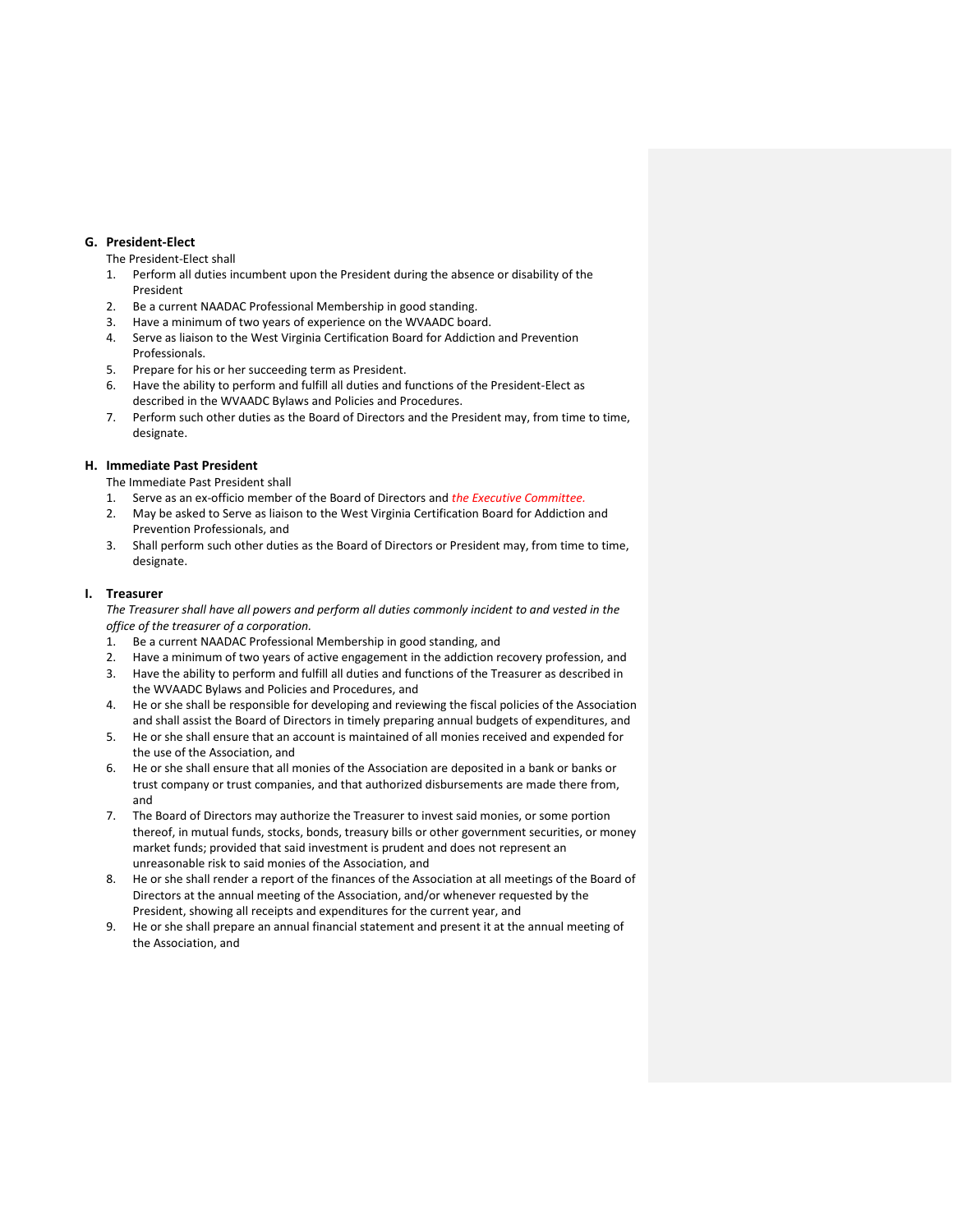- 10. The Treasurer shall be responsible for the development, maintenance, and revision of the Board approved accounting procedures and protocol that will ensure internal financial control and accountability, and
	- a. Upon beginning his or her term, he or she shall solicit the services of a Certified Public Accountant or reputable accounting firm located with the State of West Virginia to conduct an independent audit of the Association's financial activities and internal accounting practices and process for the prior year, and
	- b. He or she shall, with the direction of the Resource and Development Team, hire the firm to do a review or audit a minimum of every three years and present to the Board of Directors the result of the audit (Refer to Article VI B3).
	- c. He or she is authorized to sign checks for the Association for all expenditures approved by the Board of Directors. Such authorization may be obtained by conference calls conducted by the President provided that the President reaches a quorum of Directors, and
	- d. The Treasurer and/or other officers of the Association shall be furnished a fidelity bond in such reasonable sum as the Board of Directors may, in its discretion, prescribe, and
	- e. He or she shall perform such other duties as the President may, from time to time, designate

## **J. Secretary**

*The Secretary shall have all powers and perform all duties commonly incident to and vested in the office of the secretary of a corporation*

- 1. Be a current NAADAC Professional Membership in good standing, and
- 2. Have a minimum of two years of active engagement in the addiction recovery profession, and
- 3. Have the ability to perform and fulfill all duties and functions of the Secretary as described in the WVAADC Bylaws and Policies and Procedures, and
- 4. He or she shall attend all meetings of the Board of Directors and be responsible for keeping, preserving books of the Association and distributing true minutes of the proceedings of all such meetings, and
- 5. He or she shall ensure that all notices are given in accordance with the Bylaws, and
- 6. He or she shall perform such other duties as the President may, from time to time, designate.

## **ARTICLE VI: COMMITTEES AND TEAMS**

- A. The Board of Directors shall be authorized by the Articles of Incorporation and these Bylaws to create any number of committees it deems necessary or advisable to manage the interests of WVAADC, and may appoint individual Directors or members to serve on committees.
- B. Each member of a standing committee, including Committee Chairs, shall be a current member in good standing of NAADAC.
- C. All work of each committee shall be conducted in a manner that serves the best interests of WVAADC, and with full regard to the needs and interests of the membership.
- D. Committee Chairs shall be cognizant of the ongoing requirement to provide opportunities for committee participation for members and shall direct committee activities to reflect and feature the multicultural and inclusive nature of WVAADC.

## **Standing committees:**

## **A. Executive Committee**

The Board of Directors is hereby authorized to appoint an Executive Committee composed of the officers of the Association specified in Article V of the Bylaws.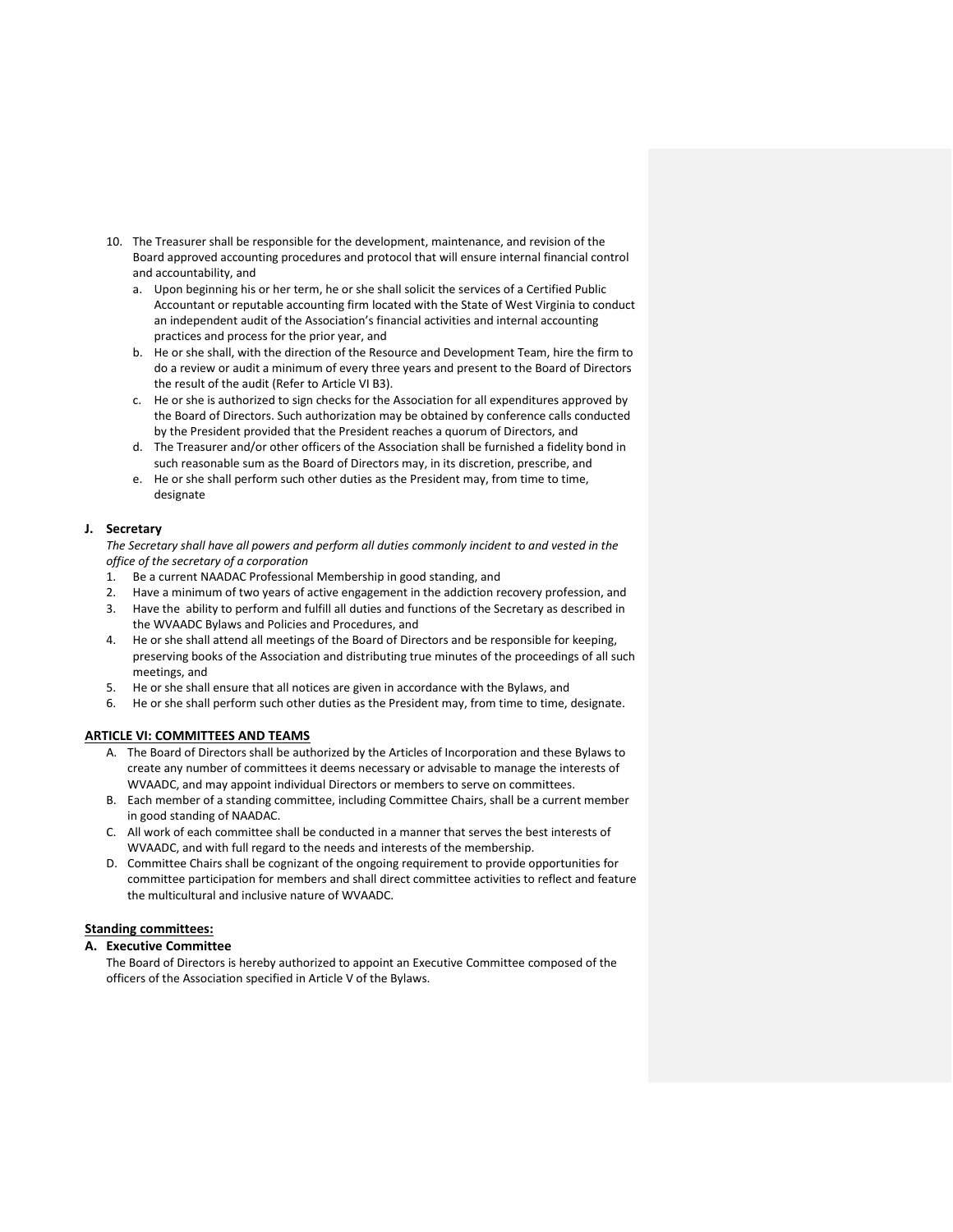- 1. The Executive Committee shall be vested with any or all of the powers of the Board of Directors in the management of the business and affairs of WVAADC between meetings of the Board of Directors.
- 2. A simple majority of the members of the Executive Committee present in person at any Executive Committee meeting shall constitute a quorum for the transaction of business.
- 3. Special meetings of the Executive Committee may be called by any member of the Committee with one (1) day notice to the other Executive Committee members, with notice of the meeting following the standard procedures.
- 4. Meetings of the Executive Committee may be conducted by telephone conference, video conference, secure chat rooms, or other means of electronic communication through which all persons participating in the meeting are able to communicate simultaneously.
- 5. Participation in an Executive Committee meeting by any board member through electronic means shall constitute presence in person and waiver of notice of the meeting.

## **B. Finance and Resource Development Team**

The Finance and Resource Development Team's primary responsibility is to monitor the financial well-being of the Association. The chair shall be the Treasurer of the Association. Duties of the Team include, but are not limited to:

- 1. The chair shall be the Treasurer of the Association.
- 2. The Team shall be composed of the President, the President-Elect, the Immediate Past President, and the Secretary, and beginning with the first Executive Committee meeting after the Annual meeting where new Officers assume office.
- 3. The Team shall be responsible for providing guidance in developing and reviewing the budget prior to the presentation of the budget to the Board of Directors for approval.
- 4. Develop and review all fiscal policies in order to ensure internal financial control and accountability.
- 5. Prepare and submit quarterly and annual financial reports.
- 6. The Treasurer shall review the fiscal status of WVAADC in detail and makes monthly financial status reports to the Executive Committee.
- 7. Solicit the services of a Certified Public Accountant or reputable accounting firm located within the State of West Virginia to conduct an independent review of the Association's financial status when requested or a minimum of every three (3) years. The CPA will do a simple review as they complete the appropriate tax forms yearly.
- 8. Solicit the services of a Certified Public Accountant or reputable accounting firm located within the State of West Virginia to assure taxes are filed each year as required by the 501(c)3 status.

## **C. Bylaws Team**

The Chair of the Bylaws Team shall be appointed by the President with the approval of the Board of Directors. The Bylaws Committee shall be responsible for reviewing these Bylaws and proposing any necessary or desired changes to the Board of Directors for approval.

## **D. Membership Team**

The Chair and Co-chair of the Membership Team shall be appointed by the President with the approval of the Board of Directors.

1. The Membership Team shall be responsible for the development of programs for membership growth throughout the Association.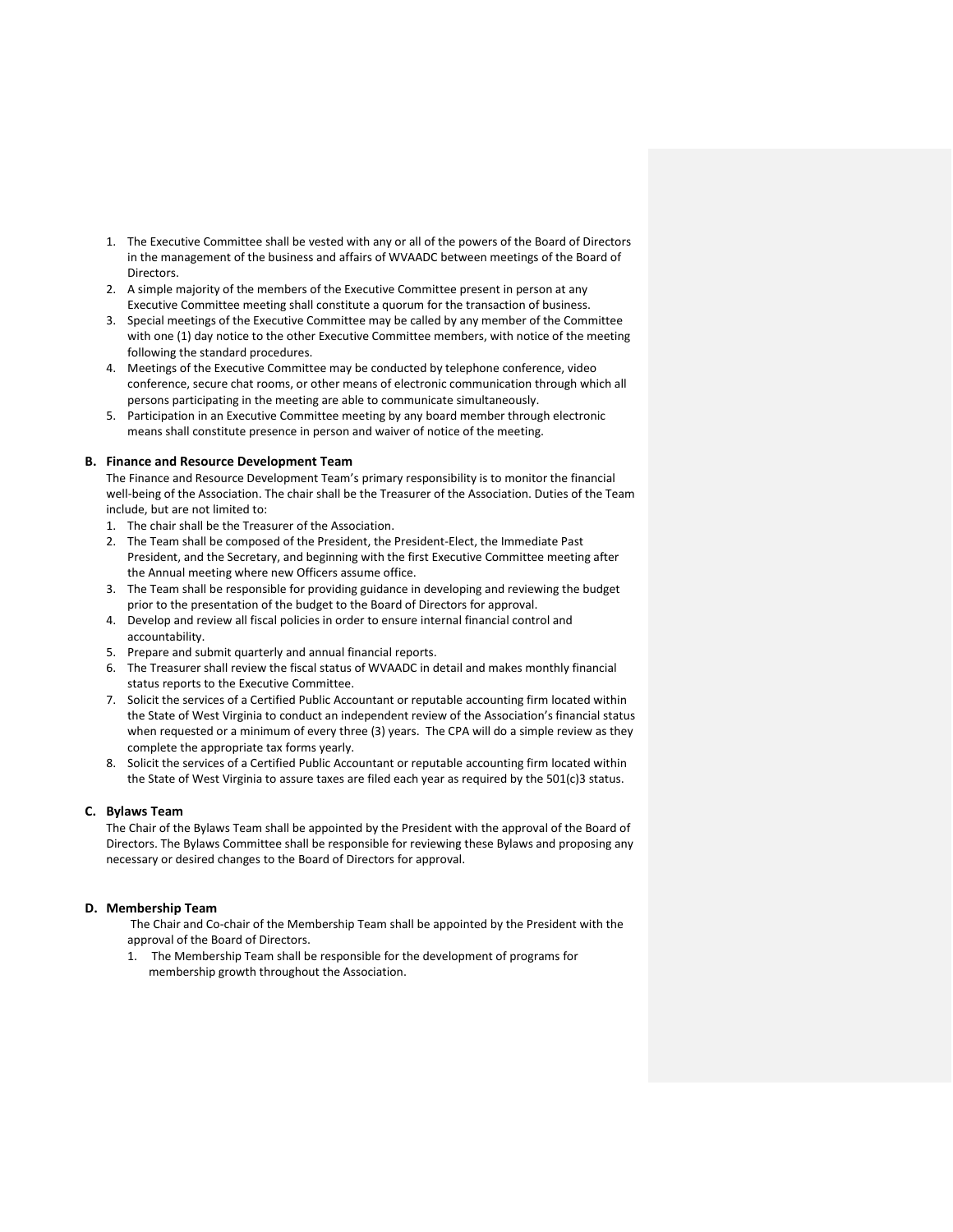- 2. The Team shall develop and implement a system to receive, review and verify all applications for membership and acceptance or rejection. It may recommend the names of suitable candidates for Honorary Membership.
- 3. The Membership Committee shall be responsible for increasing awareness of membership opportunities within WVAADC and NAADAC Affiliates.
- 4. The Membership Committee shall be responsible for increasing addiction focused student awareness of NAADAC and WVAADC and professional development opportunities while in college or university programs.

## **E. Awards Team**

The Chair of the Awards Team shall be appointed by the President, with approval of the Board of **Directors** 

- 1. The Team shall develop and implement a nomination, selection, and notification procedure for all Association awards.
- 2. The Team shall be responsible for garnering nominations and selecting winners to all WVAADC awards categories (unless otherwise specified) according to all WVAADC timelines.

#### **F. Nominations and Elections Team**

The Nominations and Elections Team shall be chaired by the Immediate Past-President. The Team shall develop procedures to govern the nominations and elections of officers and directors of the Association.

- 1. Three (3) members of the Nominations and Elections Team shall be non- members of the Board of Directors. The Team shall solicit one nominee for each of the offices to be filled at the regular election of the Association.
- 2. Two months prior to the election, the Team shall circulate the names of the nominees to among all the members of the Association. At that time, they will invite additional nominations. Nominations will close one month prior to the date of the elections.
- 3. There will be no nominations from the floor. The Nominating Team shall solicit biographic sketches of each of the nominees and present them to the membership at the annual meeting.
- 4. The Team shall present the membership with a ballot of all nominees for each office arranged randomly. The Team will conduct the election and announce the results.

## **G. Peer Assistance Team**

The Chair of the Peer Assistance Team shall be appointed by the President with the approval of the Board of Directors.

- 1. The team shall be responsible for the continued development, implementation, and evaluation of a Peer Assistance Program so that addiction professionals who functioning is impaired due to chemical dependency or other physical or emotional impairments can receive assistance and thereby restore their functioning to a competent and professional level.
- 2. The President will oversee the Peer Assistance Team if an issue arises.

## **H. Professional Development Team**

The Professional Development Team shall support and conduct educational programs for the membership to include an annual conference, ethics workshops, and other regional or state-wide events that will develop the skill level of the membership and others interested in the addiction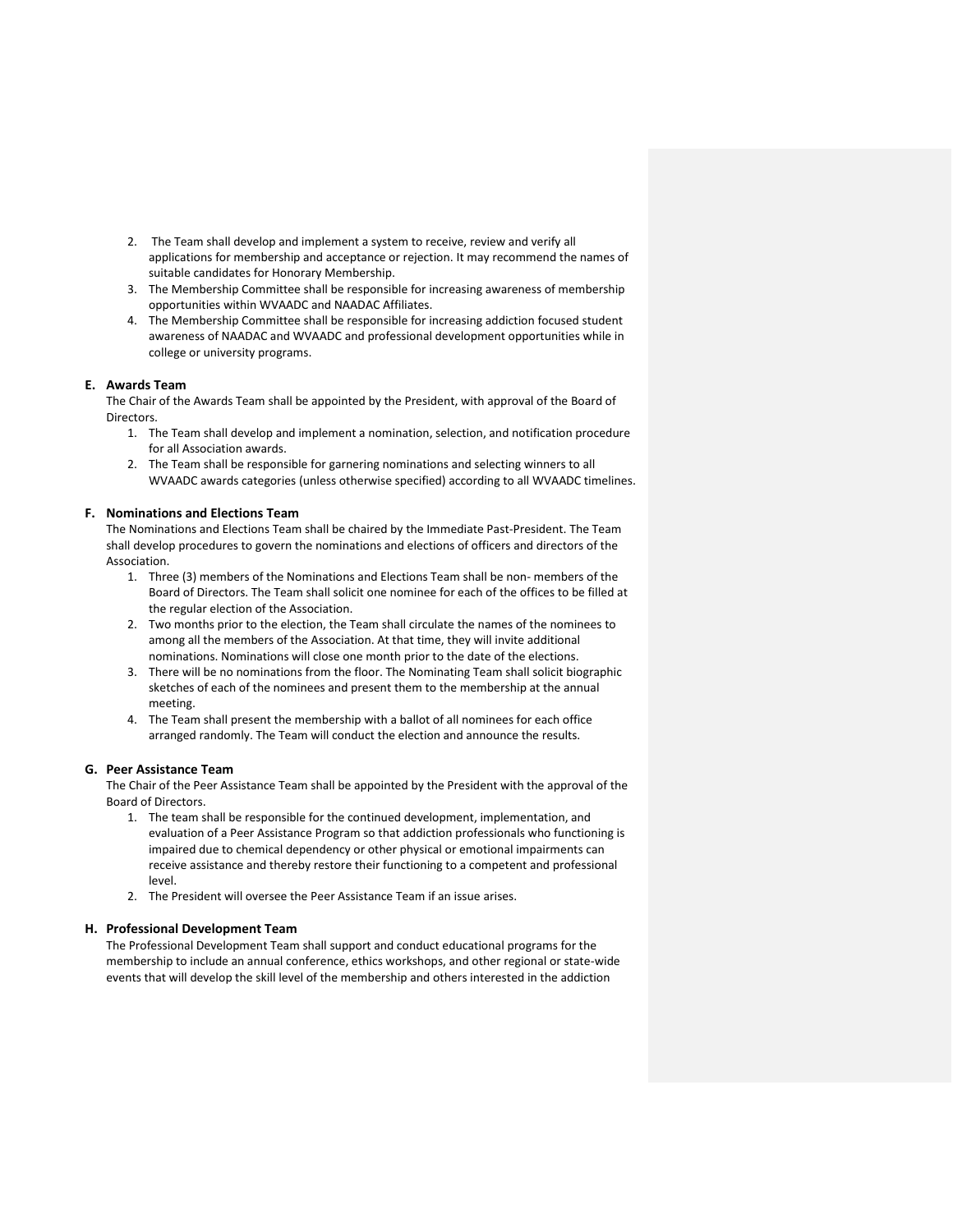profession. The team shall generally serve to enhance and improve the quality of education and training for addiction professional in the State of West Virginia.

## **I. Ethics Team**

The Chair of the Ethics Team shall be appointed by the President with the approval of the Board of Directors. The Team shall be responsible for fostering compliance with the letter and spirit of the Code of Ethics of NAADAC, the Association for Addiction Professionals, and for reviewing and resolving any charges or violations thereof.

- 1. To this end, the Team shall have jurisdiction over all matters of violation of said code of ethics and of misconduct by members of the Association and shall thoroughly investigate such charges and shall make recommendations to the Board of Directors for appropriate action.
- 2. The Ethics Committee shall be responsible to review and resolve any allegations, charges, or complaints of violations of the Ethical Standards according to established procedures.

#### **J. Public Policy Team**

The Chair of the Public Policy Team shall be appointed by the President, with the approval of the Board of Directors.

1. This team shall keep the Board of Directors informed of legislation pending before the United States Congress and state legislatures which is of interest to association members and develop proposed responses or plans of action for the Association.

## **K. Communications Team**

*The Chair of the Communications Team shall be appointed by the President with the approval of the Board of Directors. The Communications Team shall:*

- 1. Be responsible for the development and distribution of the *WVAADC* newsletter "Professional Contact"
- 2. Publish the newsletter a minimum of twice yearly
- 3. Develop and maintain the *WVAADC* website
- 4. (old) Making recommendations to the Board of Directors regarding decisions referencing any media related issues pertaining to the Association or specifically to the development of the *WVAADC*, Inc. Communication Plan.

(new) Making recommendations to the Board of Directors regarding decisions related to media related issues pertaining to the Association or specifically to the development of the WVAADCC, Inc. Communication Plan.

#### **L. Other Committees**

The President shall have the authority to create any ad hoc committee(s) that he or she deems necessary or advisable to advance the missions and objectives of WVAADC, and shall define the scopes, limits, and starting and ending dates of all ad hoc committee duties.

## **ARTICLE VII: FISCAL YEAL**

The fiscal year of the Association shall commence on January 1 and terminate on December 31.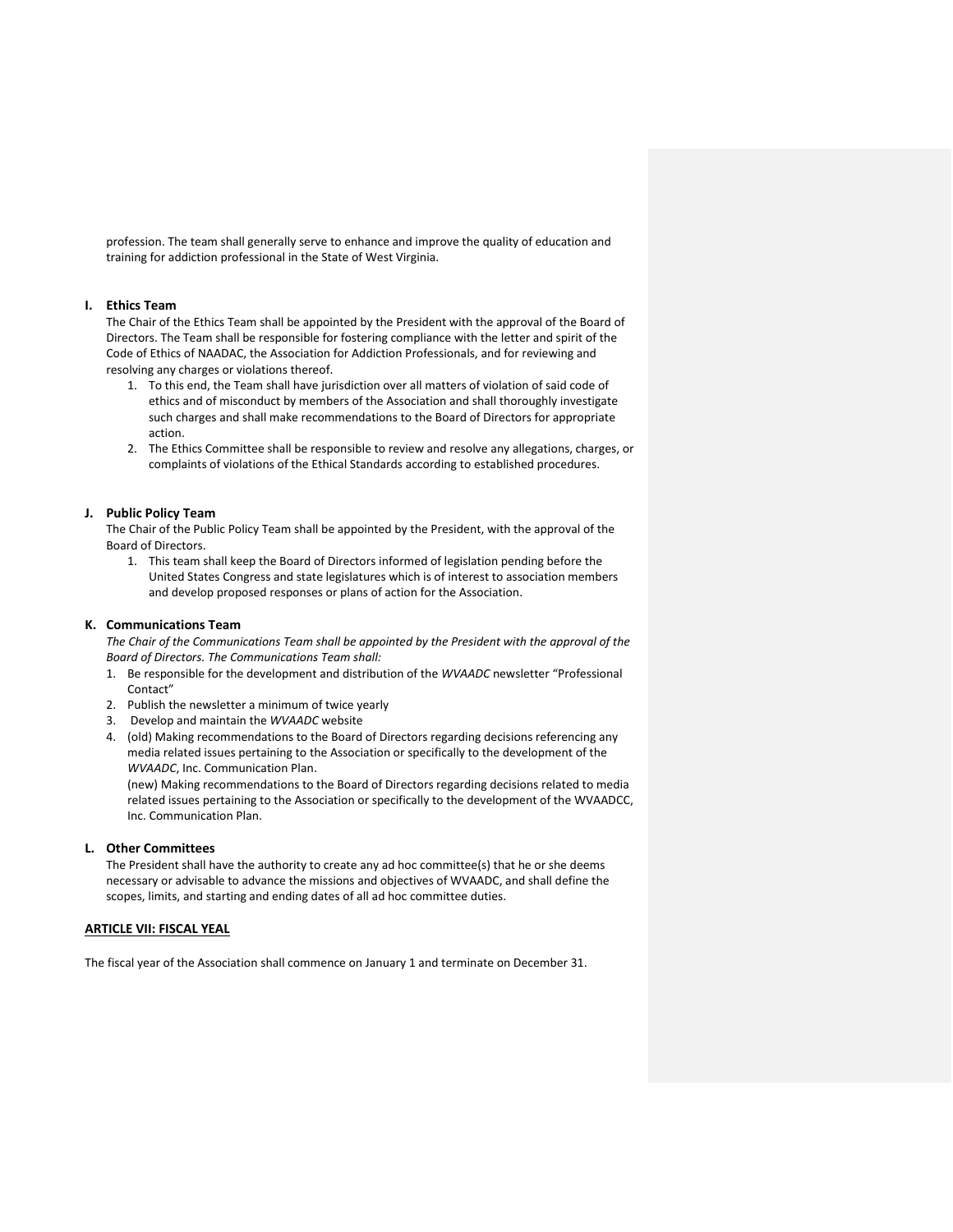## **ARTICLE VIII: INDEMNIFICATION**

A. The Association shall be authorized to indemnify each member of the Board of Directors for reasonable expenses; including attorney's fees, actually and necessarily incurred or imposed as a result of such action or proceeding or any appeal therein, imposed upon or asserted against him or her by reason of being or having been such a director or officer and acting within the scope of his or her official duties, but only when the determination shall have been made judicially or in the matter herein provided that he or she acted on good faith for a purpose which he or she reasonably believed to be in the best interests of the Association and, in the case of a criminal action or proceeding, in addition, had no reasonable cause to believe that his or her conduct was unlawful.

This indemnification shall be made only if the Association shall be advised by its Board of Directors acting

- 1. By a quorum consisting of directors who are not parties to such action or proceeding upon finding that, or
- 2. If a quorum under (1) is not obtainable with due diligence, upon the opinion in writing of legal counsel that the director or officer has met the foregoing applicable standard of conduct.

If the foregoing determination is to be made by the Board of each of its officers, for the defense of civil or criminal actions or proceedings as hereinafter provided and notwithstanding any provision in these Bylaws, in a manner and to the extent permitted by applicable law.

- B. The Association shall be authorized to indemnify each of its directors and officers, as aforesaid, from and against any and all judgments, fines, amounts paid in settlement. The Association directs its directors and officers to rely on all questions of law, on the advice of independent legal counsel.
- C. Every reference herein to a member of the Board of Directors or Officer of the Association shall include every director and officer thereof and former director and officer thereof. This indemnification shall apply to all the judgments, fines, amounts in settlement, and reasonable expenses described above whenever arising, allowable as above stated. The right of indemnification herein provided shall be in addition to any and all rights to which any director or officer of the Association might otherwise be entitled and provisions hereof shall neither impair nor adversely affect such rights.
- D. The Board of Directors may purchase liability insurance or other insurance to an extent reasonably calculated to make feasible the intent and purpose of this Article.

## **ARTICLE IX: DISSOLUTION AND COMPENSATION**

No Director, officer of, employee of, or member of a committee of, or a person connected with the Association, or any other private individual shall receive at any time any of the earnings or pecuniary profit from the operations of the Association. This shall not prevent the payment to any such person of such reasonable compensation or expenses involved in the execution of such services rendered to or for the Association in effecting any of its purposes as shall be fixed by the Board of Directors.

No such person or persons shall be entitled to share in the distribution of any of the Association and its advisories shall be deemed to have expressly consented and agreed that upon such dissolution or winding up of the affairs of the Association, whether voluntary or involuntary, the assets of the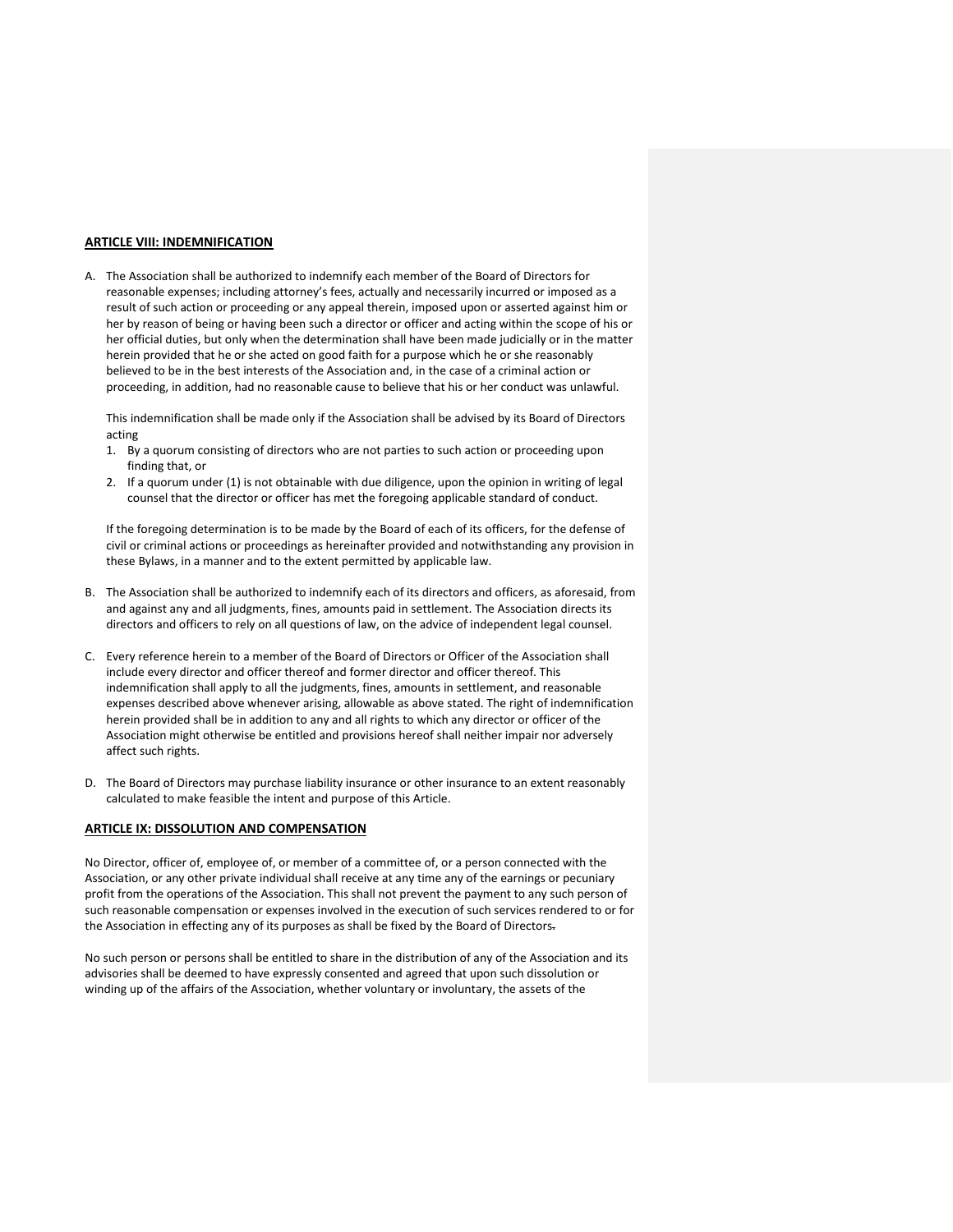Association, after all debts have been satisfied, then remaining in the hands of the Board of Directors, shall be distributed, transferred, conveyed, delivered, and paid over, in such amounts as the Board of Directors may determine by a court of competent jurisdiction upon application of the Board of Directors, exclusively to one or more organizations consistent with the goals of the Association under the provisions of Section 501 (c)(3) of the Internal Revenue Code and its Regulations as they now exist or as they may hereafter be amended.

## **ARTICLE X: AMENDMENTS TO BYLAWS**

These Bylaws may be amended by a two-thirds majority vote of the eligible voting members present at any annual or special meeting of the Association, provided that a quorum is present.

- A. An amendment to be proposed by any member in good standing, at a meeting shall be mailed to each eligible voting member of the Association at least fourteen (14) days prior to the date of the meeting.
- B. An amendment so made shall be effective immediately after adoption unless an effective date is specifically adopted at the time the amendment is enacted.

## **ARTICLE XI: PROMULGATION OF THE BYLAWS**

The Bylaws shall be the foundation of all activities conducted by the Association in pursuit of its goals and objectives.

- A. The President of the Association shall establish sufficient policies and procedures to affect the daily conduct of the Association business.
- B. These policies and procedures shall be the domain of the President of the Association as approved by the Executive Committee acting on behalf of the Board of Directors.

#### **ARTICLE XII: INCLUSION**

Every reference herein to a member of the Board of Directors or officer of the Association shall include every director and officer thereof.